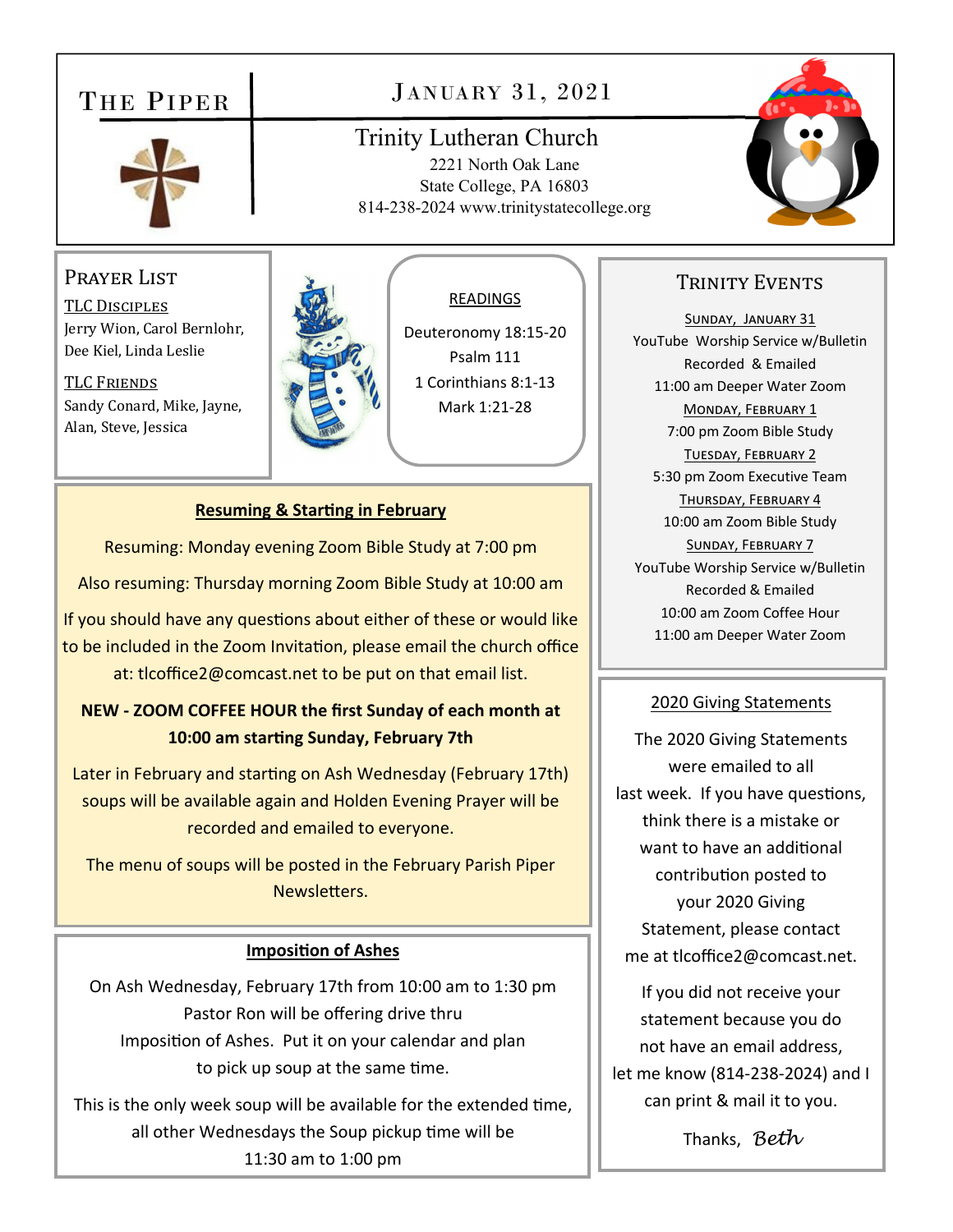# *From the Pastor's Desk*

January 31, 2021

Dear Beloved of God,

As you may know, we have agreed to host a fulltime intern this year. Vicar Ted will officially begin on Monday, February 1, 2021. While there is still work being done to prepare for his arrival and planning for the year, here is a brief introduction he shared with me.

My full name is William Theodore Williams, but I have always gone by Ted.

Anyway, I am 53 years old and this is a second career for me. I was born in Altoona, the youngest of 5 children and have lived in this area most of my life.

I started out in the US Army after High School (August 1985-November 1991). I was enlisted for 6 years and was initially trained as a Combat Medic. I was assigned to the 10th Mountain Division at Ft. Drum NY as a platoon medic. It is a Light Infantry Unit and I went with my platoon everywhere they went and took care of their medical needs in a field setting and in garrison setting.

In October 1988, I started 6 weeks of training at Ft. Sam Houston in San Antonio, TX and then an additional year of training at Madigan Army Medical Center at Ft. Lewis, WA, near Tacoma. I graduated as a Practical Nurse at Ft. Lewis in December 1989 and was transferred to Walter Reed Army Medical Center in Washington, D.C. as a Practical Nurse. I was assigned to an inpatient Neurology unit taking care of military and civilian patients from around the world with various neurological diseases. During my time at WRAMC, I was deployed to Saudi Arabia for Desert Shield/Storm from December 1990-March 1991. I was honorably discharged in November 1991.

I moved to Columbia, SC from April-December 1992 and worked in a State Prison there until I returned to PA and enrolled in RN school.

I attended Penn State Altoona and the Altoona Hospital School of Nursing from September 1993-December 1994 and graduated with my Diploma as a Registered Nurse.

I started work for the Pennsylvania Department of Corrections and worked there in various positions from April 1995-October 2017, at which time I retired.

- April 1995-September 2002-Staff RN taking care of inmates medical needs at the State Correctional Institute Huntingdon. This included primary care, education, mental health care, and emergency care.
- September 2002-December 2007-I was promoted to Registered Nurse Supervisor at SCI Huntingdon and supervised RN's and LPN's in taking care of the inmate's medical needs.
- December 2007-October 2017-I was promoted again to Corrections Health Care Administrator at SCI Rockview in Bellefonte. I supervised the medical department to include Dental Staff, Medical Staff, Nursing Staff, and Mental Health Staff. I was responsible for contract compliance for our three medical contracts for Medical Staffing, Mental Health Staffing, and Pharmacy services.